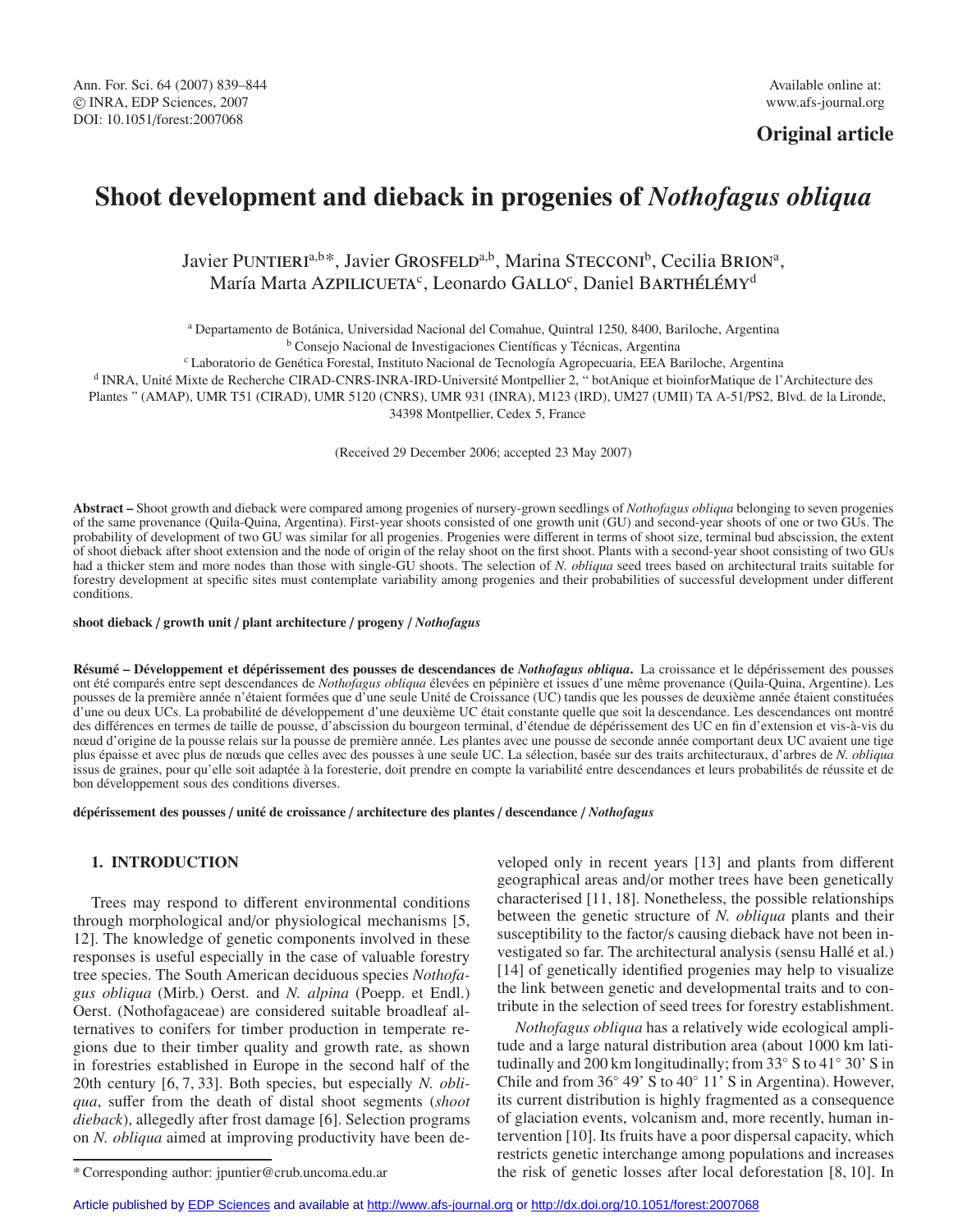order to examine the morpho-architectural variability of *N. obliqua* populations from Argentina, a common garden plantation of provenances was established [28]. The results of this trial indicated that some traits are influenced by provenance, e.g. the size of the first-year *shoot* (an annual shoot is defined as an axis segment developed in one growing season) and the development, in the following years, of annual shoots consisting of two or three *growth units* (*GU*; defined as an axis segment resulting from an uninterrupted extension event). On the contrary, provenances overlapped notably regarding other traits such as the extent of shoot dieback after extension as well as the size reached by one- and two-year-old plants [28]. The present study reports the results of a progeny trial established at the same time and in the same nursery as the aforementioned provenance trial. We tested the hypothesis that seedlings of half-sib progenies within a provenance would display different shoot growth and dieback in their first two growing seasons.

## **2. MATERIALS AND METHOD**

#### **2.1. Experimental design**

Achenes were manually collected from seven *N. obliqua* trees at the natural forest of Quila-Quina, the southermost population of this species in Argentina (40˚ 10' 40" S, 71◦ 26' 37" W; 983 m s.n.m.). The sampled trees were at least 100 m apart from other *N. obliqua* trees. Due to the small size (∼ 1 cm long) and disperse location of fruits in each tree, accessibility to fruit-bearing branches was decisive for tree selection. Achenes were sown in containers in September 2000 (early spring) and, after the development of the first green leaves, seedlings were installed directly on soil in the tree nursery belonging to the "Unidad de Genética Forestal" of INTA EEA Bariloche (Argentina; 41◦ 07' 15" S, 71◦ 15' 06" W; 770 m s.n.m.), about 150 km south of Quila-Quina. The nursery soil was made by mixing the natural soil of the site (volcanic ash and fluvial deposits) with fine-grained forest debris. Irrigation was provided daily. No artificial light sources were used. The nursery is surrounded by 20–30 m tall trees located about 10 m from the nursery borders, which reduced the hours of direct sunlight on the nursery.

Differences among the seven progenies in fruit availability and seedling mortality after germination conditioned the numbers of seedlings available for this study. In each of three independent blocks, 15 to 20 seedlings per progeny were arranged in rows within one plot (thus, a total of 45 to 60 seedlings per progeny were included). Distance between blocks was 50 cm and that between neighbour seedlings 15 cm. One row of *N. obliqua* seedlings not included in the experiment was established around each block, so as to minimize border effects. The plot of plants of each progeny was randomly placed within each block (randomized complete blocks design). This arrangement, rather than a completely random distribution of plants within each block, was chosen in order to facilitate the identification of progenies, some of which were to be included in a longer-term field experiment after this trial.

#### **2.2. Measurements on seedlings**

The vertical axis or trunk of all plants was measured in spring 2002, after the completion of two growing seasons: 2000–2001 and



**Figure 1.** Diagrammatic representation of the most common structural types of the vertical axis of two-year old *N. obliqua* seedlings. (A-F): Group I, the second shoot consists of one growth unit. (G-I): Group II, the second shoot consists of two growth units (leaves and lateral branches not drawn). (A, D and G): the second-year shoot derived from the first shoot's terminal bud. (B, E and H): the secondyear shoot derived from an axillary bud after the abscission of the first shoot's terminal bud. (C, F and I): the second-year shoot derived from an axillary bud after terminal bud abscission and dieback. Stem segments and terminal buds that persisted after extension are whitefilled and dead stem segments black-filled. Arrowhead: position of the cotyledonary node. = Limit between first-year and second-year shoots. A series of short black dashes represents the sequence of short internodes at the base of each growth unit.

2001–2002. For each plant, shoots and GUs were identified nondestructively using morphological criteria [2, 25]. In *N*. *obliqua*, the limit between two GUs of a shoot is clearly recognized by the presence of a set of 2 to 5 short internodes  $\left($  < 1 mm in length) between two sets of longer internodes (> 5 mm in length; Fig. 1).

Each plant's basal diameter was measured to the nearest 0.1 mm with a digital calliper at the cotyledon level. The number of nodes bearing green-leaves was used as a measure of size for first-year and second-year GUs of each plant. Cataphyll-bearing nodes at shoot bases were not considered as they are separated by very short internodes, so that their counting on standing plants is inaccurate. In this, like in other *Nothofagus* species, a terminal bud may develop after GU extension. However, the death of a GU's terminal bud occurs frequently, leaving a recognizable scar on the stem [28]; throughout this text, this condition will be described as *terminal bud abscission*. The death of distal nodes and internodes of a GU may occur together with terminal bud abscission, a condition referred to here as *dieback*. Since no pruning was applied to the plants, the dead segment of each GU was standing at the time of measurement (Fig. 1). For each GU of each plant we registered the presence of a terminal bud and, in case dieback occurred, the number of dead distal nodes/internodes after extension. The node of the first shoot from which the second-year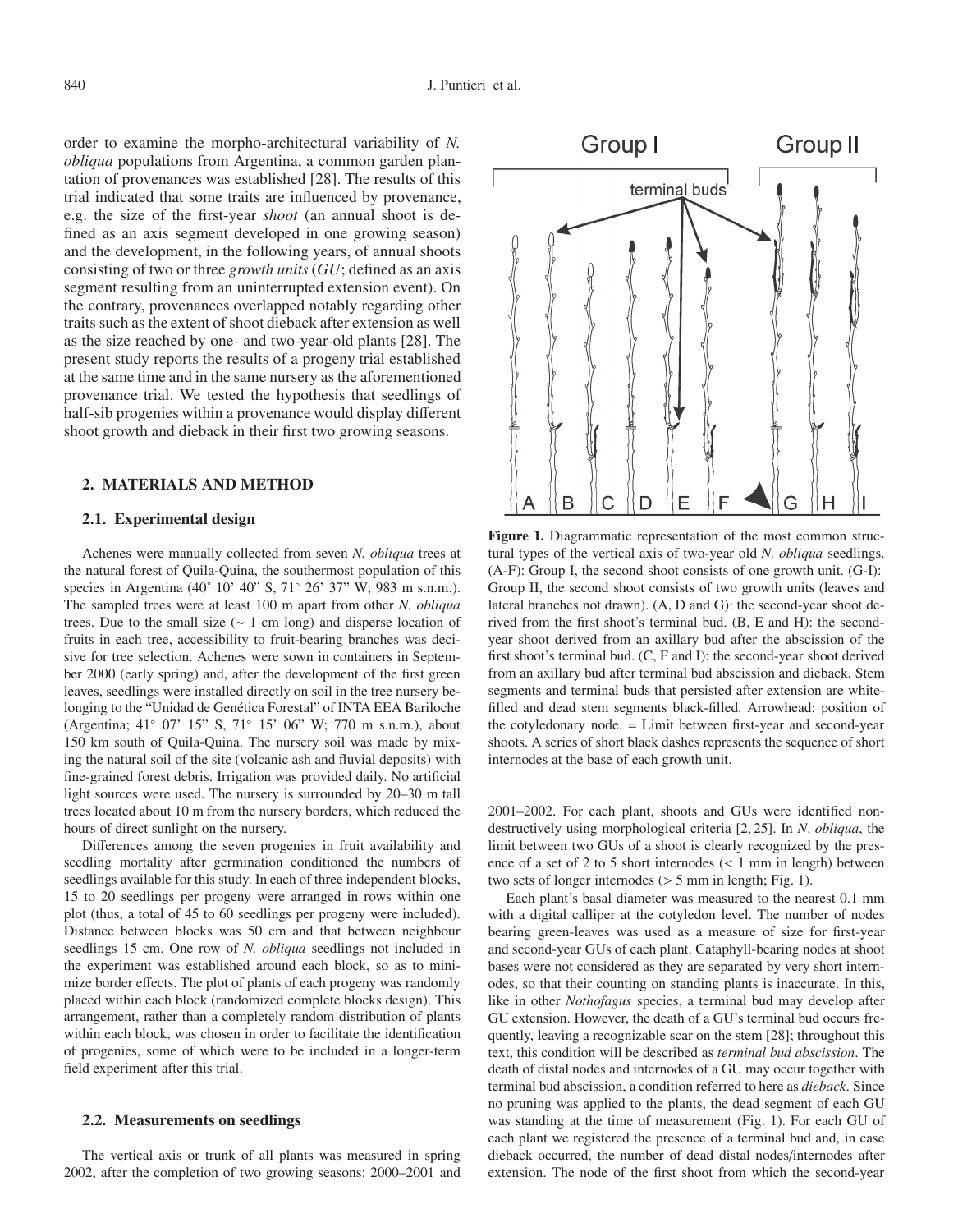trunk shoot developed was also recorded (counted from the cotyledonary node). In case the first-year shoot's terminal bud persisted and gave rise to the second-year trunk shoot (Figs. 1A, 1D and 1G), the position of the latter shoot was quantified by adding 1 to the number of nodes of the first-year shoot.

The following descriptors were compared between progenies for first-year GUs: (1) proportion of seedlings with terminal bud abscission, (2) total number of nodes, (3) the ratio [number of dead distal nodes] / [total number of nodes], henceforth termed *dieback fraction* (*DF*), (4) the ratio [second-shoot position] / [(total number of nodes of the first shoot) – (number of dead nodes of the first shoot)], hereafter termed *second shoot position* (*SSP*). For second-year shoots comparisons among progenies included: the proportion of plants with two GUs and descriptors (1) to (3). Variables concerning the number of nodes of second-year shoots were compared separately for the first and the second GUs and for the sum of both GUs.

Two measures of plant size after two growing seasons were compared among progenies: diameter at the cotyledon level and number of nodes (adding the total number of nodes of first and second shoots and subtracting the numbers of dead nodes of each of these shoots).

#### **2.3. Data analyses**

Plants with 1-GU second shoot (297 plants, all progenies pooled) will be referred to as group I plants, and plants with 2-GUs second shoot (43 plants) as group II plants (Fig. 1). The proportion of firstyear and second-year GUs with terminal bud abscission and the proportion of second-year shoots consisting of two GUs were compared among progenies by means of  $\chi^2$  tests [30]. Comparisons among progenies regarding terminal bud abscission were only performed on group I plants due to the relatively low numbers of group II plants.

Differences among progenies were assessed through analysis of variance (ANOVA), including progeny and block as random factors [20, 30]. A 95% significance level was adopted in all comparisons.

## **3. RESULTS**

#### **3.1. First-year shoots**

For group I plants, the percentage of first-year shoots with terminal bud abscission differed among progenies (between 53 and 94%;  $\chi^2 = 26.8$ ,  $p < 0.001$ ). In the case of group II, this percentage ranged between 33% and 100% for the different progenies. Similar percentages of group I (83.5%) and group II (72.1%) plants (all progenies pooled) had a first-year shoot with terminal bud abscission ( $\chi^2 = 2.8$ ,  $p > 0.05$ ).

For the first-year shoot, significant differences among progenies were detected for the total number of nodes, the *DF*, and the *SSP* (Tab. I). On average, the first shoot of group II plants had more nodes than that of group I plants (Figs. 2A and 2B).

When considering the seedlings of all progenies, first-year shoots with a terminal bud ( $N = 53$ ) had a similar number of nodes than those with terminal bud abscission and no dieback  $(N = 173; F = 1.1, p > 0.05;$  three-way ANOVA, including progeny and block as random factors; after pooling all progenies and groups I and II).

**Table I.** Mean squares (MS) and Fisher's *F*-test for the effect of progeny (seven levels) after two-way analysis of variance (block effect not shown) on the following variables of first-year and secondyear shoots and two-year plants: number of nodes per GU (nodes), dieback fraction (DF), second shoot position (SSP), stem diameter at the cotyledonary node (diam), number of nodes of two-year old plants after subtracting dead nodes (Tnodes).

|            |                    | Progeny effect |            |
|------------|--------------------|----------------|------------|
|            | Variable           | MS             | F          |
| 1st shoot  | Nodes              | 116.7          | $11.7***$  |
|            | DF                 | 0.22           | $5.8***$   |
|            | <b>SSP</b>         | 0.07           | $2.8**$    |
| 2nd shoot  | Nodes <sub>1</sub> | 62.3           | $1.6$ ns   |
|            | DF <sub>1</sub>    | 0.57           | $7.3***$   |
|            | nodes <sub>2</sub> | 121.7          | $3.9**$    |
|            | DF <sub>2</sub>    | 0.51           | $6.7***$   |
| Two shoots | Diam               | 52.5           | $11.2$ *** |
|            | Tnodes             | 348.8          | ***        |

Subscripts 1 and 2 for the second shoot indicate that the first GU or the sum of both GUs, respectively, were compared. \*\*\*  $p < 0.001$ , \*\*  $p <$ 0.01, ns:  $p > 0.05$ .

#### **3.2. Second-year shoots**

All progenies were similar regarding the percentage of second-year shoots with two GUs (between 4 and 17%;  $\chi^2$  = 12.2,  $p > 0.05$ ), and the percentage of dead terminal buds in group I shoots (41 to 68%;  $\chi^2 = 7.7$ ,  $p > 0.05$ ). Almost all group II shoots had terminal bud abscission after the extension of the first GU; only one plant produced a second, though axillary, GU without terminal bud abscission. The percentage of second GUs with terminal bud abscission varied between 50 and 90% for different progenies.

Significant differences among progenies were found regarding the *DF* of the first GU but not for the total number of nodes; for both variables group I plants had higher means than group II plants (Figs. 2A and 2B). The total number of nodes and the *DF* of the second shoot after considering both GUs in case of group II plants also differed among progenies (Figs. 2A and 2B).

Second-year shoots derived from the terminal bud of the first-year shoot had, on average, four more nodes than those derived from an axillary bud of first-year shoots with terminal bud abscission and no dieback ( $F = 13.4$ ,  $p < 0.001$ ; including progeny and block as random factors; all progenies and groups I and II pooled). The latter difference was nullified when the number of dead nodes of the second shoot was subtracted ( $F = 0.5$ ,  $p > 0.05$ ). Similar proportions of secondyear shoots of terminal and axillary origin consisted of two GUs ( $\chi^2 = 1.8$ ,  $p > 0.05$ ).

#### **3.3. Two-year main-stem development**

The basal diameter and the number of nodes (dead nodes excluded) of the main stem after two years of growth differed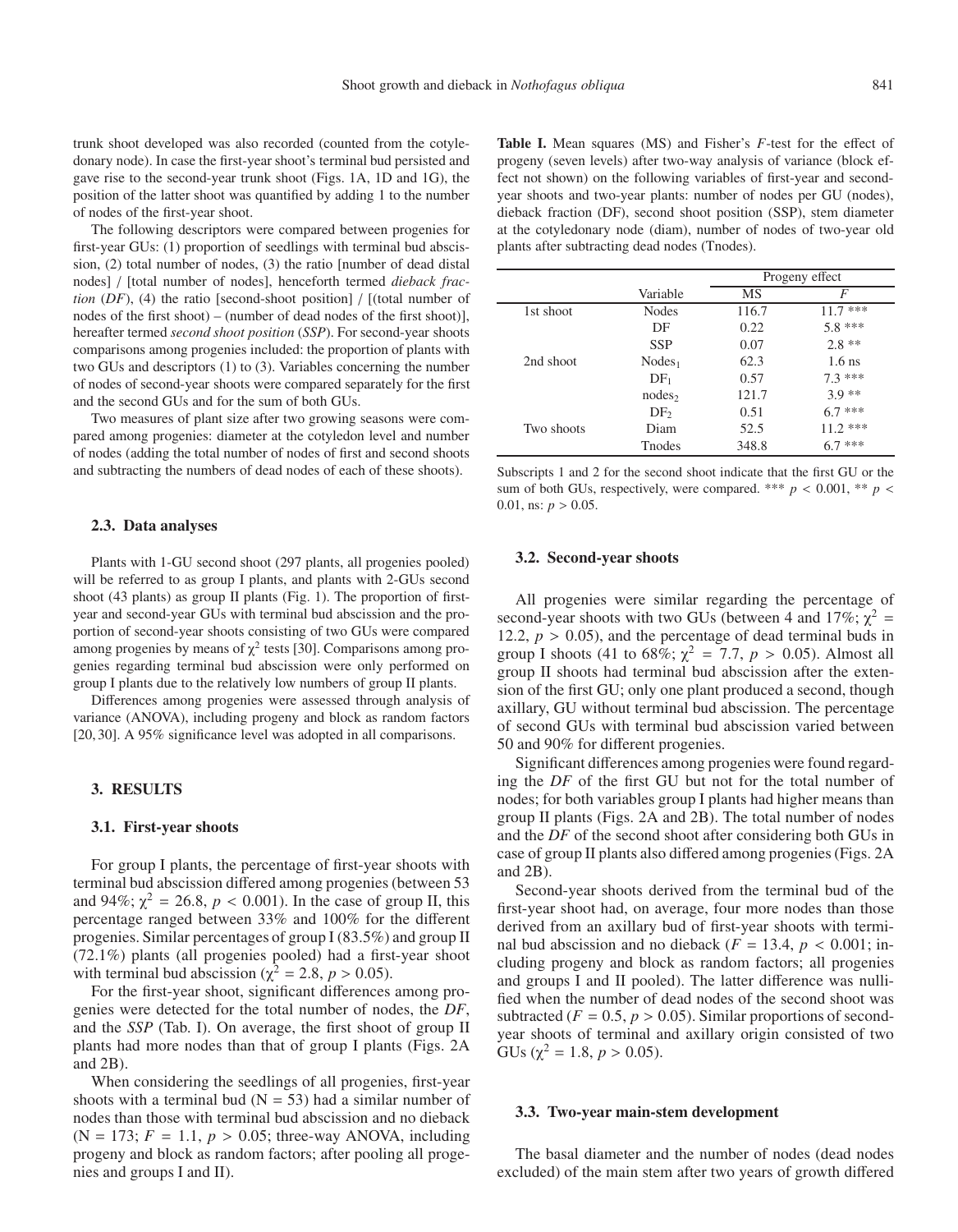

**Figure 2.** (A, B): Mean (+95% confidence interval) number of nodes (A) and dieback fraction (number of dead nodes expressed as a proportion of the total number of nodes; (B) of the first-year and secondyear shoots of group I (white bars) and group II (black bars) plants; the means for the first growth unit (GU1) and both GUs (GU1+GU2) of the second-year shoot of group II plants are shown separately. (C, D): Mean (+95% c.i.) basal trunk diameter (C) and number of nodes after excluding the dead nodes (D) for group I and group II plants after two growing seasons.

significantly among progenies; group II plants had, on average, a 20% thicker stem at the cotyledon level and a 50% higher number of nodes than group I plants (Figs. 2C and 2D).

## **4. DISCUSSION**

## **4.1. Shoot size and dieback**

*Nothofagus obliqua* seedlings derived from different mother trees of the same population differ, when growing under similar conditions, in the number of nodes and the fate of

the distal end of first-year and second-year shoots. The present study shows that, at least for *N. obliqua*, the phenomenon described synthetically as apex death involves two components: the abscission of the terminal bud and the desiccation of distal nodes and internodes (dieback). The natural abscission of a shoot's terminal bud means the death of both apical meristem and leaf primordia, usually soon after shoot extension [26]. Terminal bud abscission is a more common event in South American *Nothofagus* species [2] than in species of other "fagalean" genera such as *Quercus* and *Fagus*, at least for early growth stages [3, 15, 16, 21]. The factors determining terminal bud abscission are still unknown. Since the development of progressively shorter internodes precede terminal bud abscission [1,2], internal and/or external restrictions to further shoot growth and terminal bud persistence may be presumed. Recent studies suggest that terminal bud abscission in *Nothofagus* is less likely at the seedling stage than at sapling or adult stages [31, 34] but is not affected by interactions among nearby buds [29]. The present study shows that, at least for *N. obliqua*, terminal bud abscission and dieback may have a genetic component. The abscission of the terminal bud of the first-year shoot without dieback in *N. obliqua* proved to impact negatively on the size of the second shoot. This result contrasts with that of a study on *N. dombeyi* saplings, in which shoots of terminal and distal axillary origin reached similar sizes [24]. This discrepancy may indicate a difference between these species regarding the allocation of resources among the distal buds of a shoot; age differences between the plants included in both studies may also be implicated.

In *N. obliqua*, dieback may occur together with terminal bud abscission. Shoot dieback in trees has been associated with stressful environmental conditions [17]. Low water availability in summer is the major stress factor throughout the distribution area of *N. obliqua*, as well as in the area where the present study was performed [4, 8]. Since water was supplied all along the experiment reported here, water shortage seems an unlikely explanation for shoot dieback in this case. Water supply could act as a growth promoter in this species, so that trunk shoots of watered plants may be still extending in early autumn and be exposed to morning frosts, which could then cause shoot dieback. This idea would agree with the results of other studies pointing at frost damage on *N. obliqua* and *N. alpina* shoots and its negative effect on the establishment of forestries with these species in northern Europe, where summer droughts are uncommon [6, 7, 33].

The development of a relay branch from an axillary bud after either terminal bud abscission or dieback is frequent in the trunk of *N. obliqua* plants. In this study, plants belonging to different progenies with a low extent of dieback in first-year shoots tended to develop a second shoot consisting of two GUs and reached a larger size than those with 1-GU second shoot (see next section). A more extensive dieback in a first-year shoot has a negative effect on the size of the plant at the end of the following growing season. These results support the idea that buds in different positions have different potentialities in terms of the size of the shoot they would eventually develop [1]. In the case of *Nothofagus* species, such potentialities vary following a distal-to-proximal decreasing trend in the number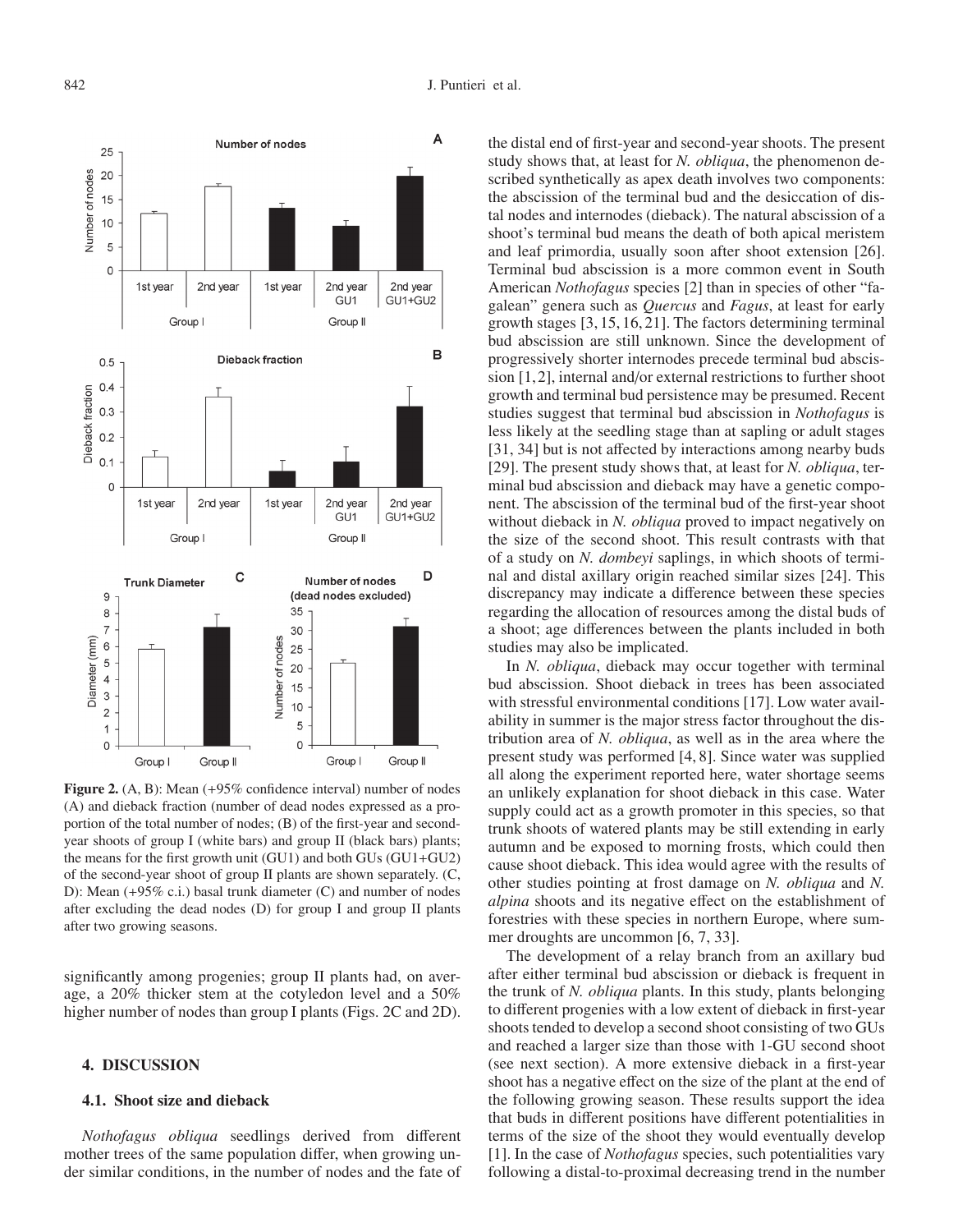of organs per bud and the number of leaves of fully-extended shoots [26, 27, 32]. This study suggests that the genetic constitution of trees affects the response of growing shoots to the death of distal organs. Genetic and ontogenetic factors might be related to the production of stress-tolerance promoters, as found for other plant species [19, 23, 35] and suggested by other studies on *Nothofagus* [9]. Many of the plants included in the present study have been transferred to experimental field populations. The architectural analysis of these plants in the future would allow the relationships between plant progeny and growth traits in older plants to be assessed.

## **4.2. Progeny selection in N. obliqua**

A study on *N. obliqua* seedlings performed in parallel with the present one and in the same nursery revealed large variations within provenances (Quila-Quina among them) in shoot size and dieback [28]. The results of the present study indicate that such variations may be progeny related and, therefore, genetically controlled. Both within- and between-provenance variations are to be considered in the selection of trees with either conservation or timber production purposes. The selection of progenies of *N. obliqua* for forestry purposes must bear in mind not only the growth potential of each progeny but also the possible effects of stressful environmental conditions on each progeny. Severe shoot dieback after extension may significantly reduce shoot-size differences among progenies. Plants with main-stem shoots of intermediate size but with low rates of terminal bud abscission and dieback and a high frequency of shoots with two GUs would reach a larger size than those with larger main-stem shoots but higher abscission and dieback rates. Specific trees might be more suited as seed sources depending on the region of forestry establishment. The extension period of long shoots of this and other *Nothofagus* species proceeds until late summer and early autumn [24]. These shoots might be more susceptible than shorter shoots to early frost hazards. Seedlings with a higher tendency to produce large shoots may be adequate in sites where stressful environmental conditions in late summer are unlikely. In other sites, plants with shorter shoot-growth duration may be a more sensible choice.

From the timber production perspective, the absence of terminal bud abscission and dieback after GU extension may be preferable for the sake of trunk straightness [17]. In *N. obliqua* seedlings, the development of a vertical (relay) branch following terminal bud abscission affects stem straightness only in the short term. In all *Nothofagus* species so far studied, branching is predominantly pseudomonopodial and most external signs of terminal bud abscission and a low extent of dieback disappear few years after relay-shoot development due to secondary stem thickening [2]. Whether this would be so in cases of more extensive dieback still awaits evaluation. The present study shows that those plants with two GUs in the second shoot had a thicker main stem and more nodes (excluding dead nodes) than those with single-GU second shoot. This would imply a mechanically more stable trunk [22] as well as more potential sites for further growth in the former than in the latter group of plants. Such traits might be adequate for forest establishment in windy and/or sloping sites, although experimental testing of this idea is necessary.

**Acknowledgements:** We are grateful to L. Oudkerk for establishing and maintaining the plants utilized in the present study, N. Baccalá for statistical advice and the Administración de Parques Nacionales for allowing seed collection from conservation areas. This study was supported by INTA, Universidad Nacional del Comahue (projects B704 and B096) and CONICET, Argentina.

## **REFERENCES**

- [1] Barthélémy D., Caraglio Y., Plant morphology and architecture: a dynamic, multilevel and comprehensive approach to plant form, structure and ontogeny, Ann. Bot. 99 (2007) 375–407.
- [2] Barthélémy D., Puntieri J., Brion C., Raffaele E., Marino J., Martinez P., Morfología de las unidades estructurales y modo de desarrollo básico de especies Patagónicas de *Nothofagus* (Fagaceae), Bol. Soc. Argent. Bot. 34 (1999) 29–38.
- [3] Collin P., Badot P.M., Millet B., Croissance rythmique et développement du chêne rouge d'Amérique, *Quercus rubra* L., cultivé en conditions contrôlées, Ann. Sci. For. 53 (1996) 1059–1069.
- [4] Conti H.A., Características climáticas de la Patagonia, in: Correa M.N. (Ed.), Flora Patagónica I, INTA, Buenos Aires, 1998, pp. 31–47.
- [5] Curt T., Coll L., Prévosto B., Balandier P., Kunstler G., Plasticity in growth, biomass allocation and root morphology in beech seedlings as induced by irradiance and herbaceous competition, Ann. For. Sci. 62 (2005) 51–60.
- [6] Deans J.D., Billington H.L., Harvey F.J., Winter frost hardiness of two Chilean provenances of *Nothofagus procera* in Scotland, Forestry 65 (1992) 205–212.
- [7] Destremau D.X., La sylviculture des *Nothofagus* en Europe, Monografías de la Academia Nacional de Ciencias Exactas, Físicas y Naturales 4 (1988) 115–122.
- [8] Donoso C., Ecología Forestal, el bosque y su medio ambiente, 3rd ed., Editorial Universitaria, Santiago de Chile, 1992.
- [9] Donoso P., González M., Escobar B., Basso I., Otero L., Viverización y plantación de raulí, roble y coihue en Chile, in: Donoso C., Lara A. (Eds.), Silvicultura de los bosques nativos de Chile, Editorial Universitaria, Santiago de Chile, 1998, pp. 177– 244.
- [10] Donoso C., Gallo L., Donoso P., Azpilicueta M.M., Variación en *Nothofagus obliqua* (Mirb.) Oerst. (Roble, Coyán, Hualle o Pellín), in: Donoso C., Premoli A., Gallo L., Ipinza R., Variaciones intraespecíficas en las especies arbóreas de los bosques templados de Chile y Argentina, Editorial Universitaria, Santiago de Chile, 2004, pp. 79–113.
- [11] Gallo L., Marchelli P., Crego P., Oudkerk L., Izquierdo F., Breitembücher A., González Peñalba M., Chauchard L., Maresca L., Cuerpo de Guardaparques de los Parques Nacionales Lanín y Nahuel Huapi, Mele U., Distribución y variación genética en características seminales y adaptativas de poblaciones y progenies de raulí en Argentina, in: Ipinza R., Gutiérrez B., Emhart V., Domesticación y mejora genética de raulí y roble, Universidad Austral de Chile, Valdivia, 2000, pp. 133–155.
- [12] Grassi G., Giannini R., Influence of light and competition on crown and shoot morphological parameters of Norway spruce and silver fir saplings, Ann. For. Sci. 62 (2005) 269–274.
- [13] Grosse H., Quiroz I., Silvicultura de los bosques de segundo crecimiento de roble, raulí y coihue en la región centro-sur de Chile, in: Donoso C., Lara A. (Eds.), Silvicultura de los bosques nativos de Chile, Editorial Universitaria, Santiago de Chile, 1998, pp. 95–128.